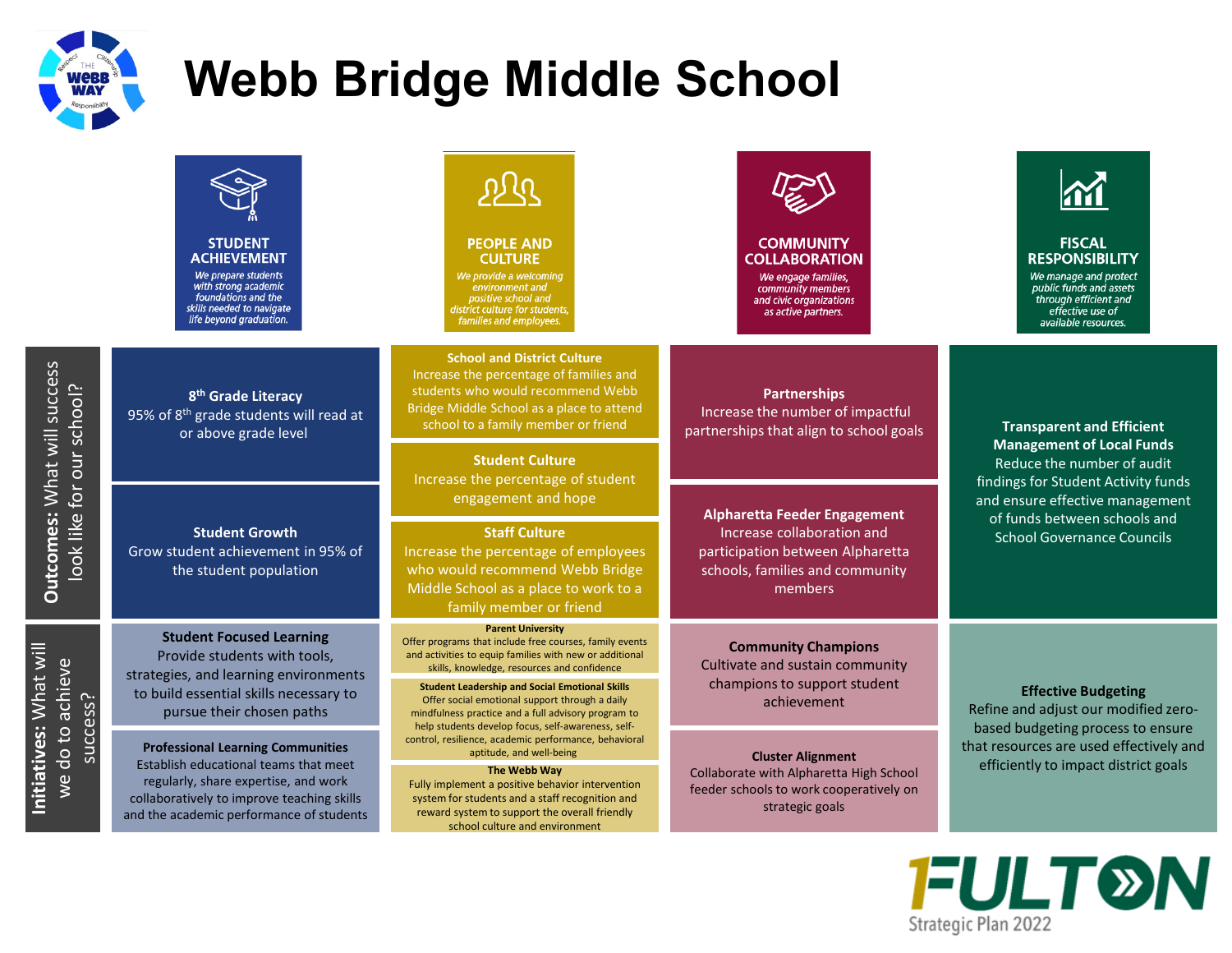

g d

**Initiatives: What will we do to achieve success?**

**Student Focused Learning**



#### **STUDENT ACHIEVEMENT**

We prepare students with strong academic foundations and the<br>skills needed to navigate life beyond graduation.

> **Professional Learning Communities**

Strategic Plan: [School Name] 2

### **Critical actions:** What major actions will we complete and by when?

- Implement professional development for reading teachers
- Adopt a literacy program for WBMS
- Create a plan for more reading support for all 6<sup>th</sup> graders

• Train and support staff on creating high functioning PLCs

• Train staff on the Standards Mastery Framework and prioritized standards **Evidence of progress:** How will we know that the initiative is working?

- Fastbridge scores and progress monitoring
- iReady scores and progress monitoring

**Outcomes:** What will success look like for our school?

**8th Grade Literacy** 95% of 8<sup>th</sup> grade students will read at or above grade level

- PLC survey to measure growth in the area of data use
- Observation of PLC meetings
- TKES observations and conferences Balanced common assessments and data usage; differentiation
- ELL, ED, SWD growth in all content area

**Student Growth** Grow student achievement in 95% of the student population

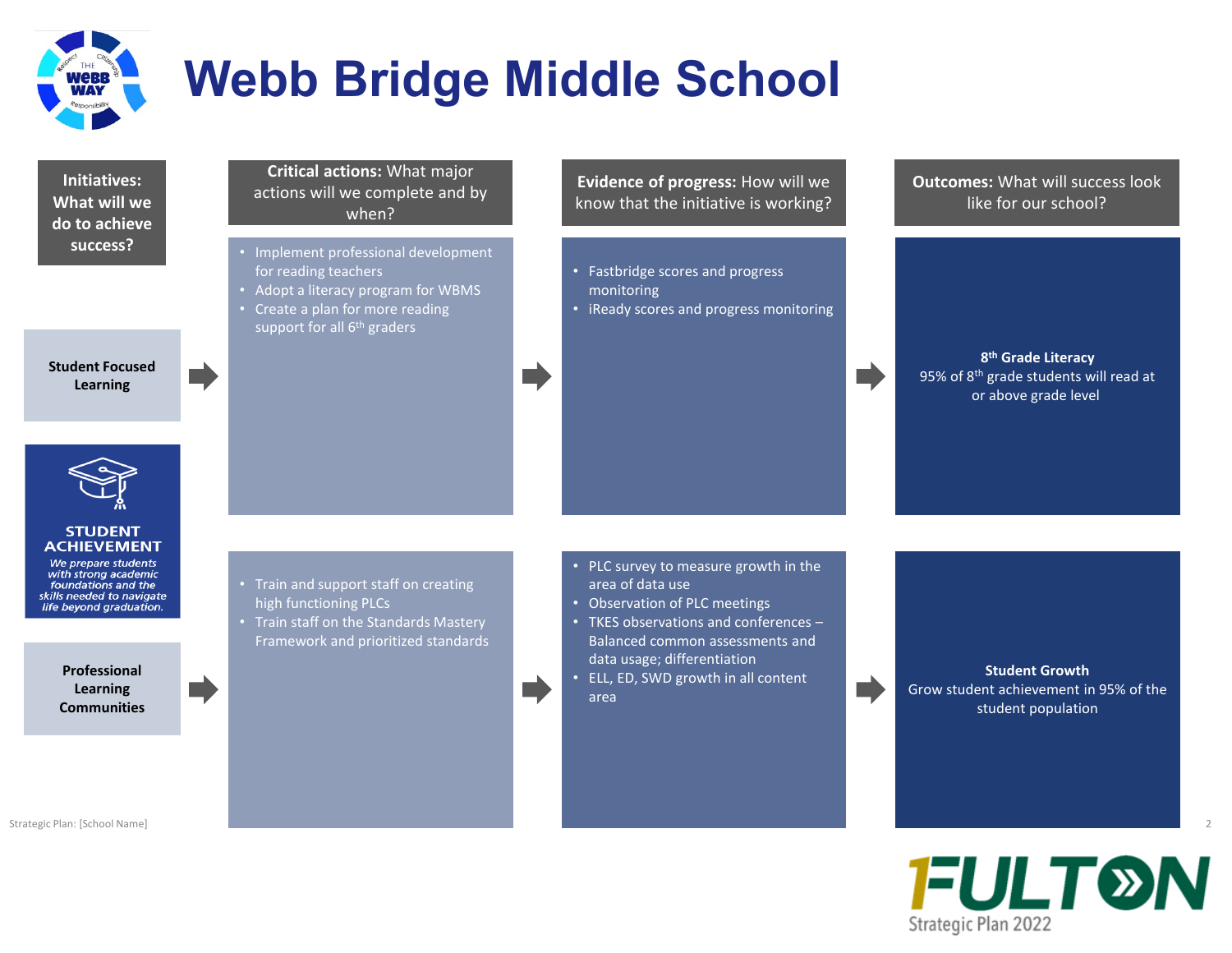

**Initiatives: What will we do to achieve success?**

### **Critical actions:** What major actions will we complete and by when?

- 
- 
- 

### **Parent University**

**Student Leadership and Social Emotional Skills**

- 
- 

## **Evidence of progress:** How will we know that the initiative is working?

- Increase the number of parents who attend Parent University events face to face or virtually
- Survey results (i.e. climate, district, school)

**Outcomes:** What will success look like for our school?

**School and District Culture** Increase the percentage of families and students who would recommend Webb Bridge Middle School as a place to attend school to a family member or friend

- Number of log ins to the Mindfulness Program
- Increase the number of wellness supports for students
- Survey results (i.e. climate, district, school, Gallup)

**Student Culture** Increase the percentage of student engagement and hope

ala

#### **PEOPLE AND CULTURE**

We provide a welcoming environment and positive school and listrict culture for students, families and employees.

**The Webb Way**

- 
- 
- 
- Number of student and staff recognized for helping and supporting one another
- Number of staff members rewarded for professional merit

H

• Survey results (i.e. climate, district, school)

### **Staff Culture**

Increase the percentage of employees who would recommend Webb Bridge Middle School as a place to work to a family member or friend



3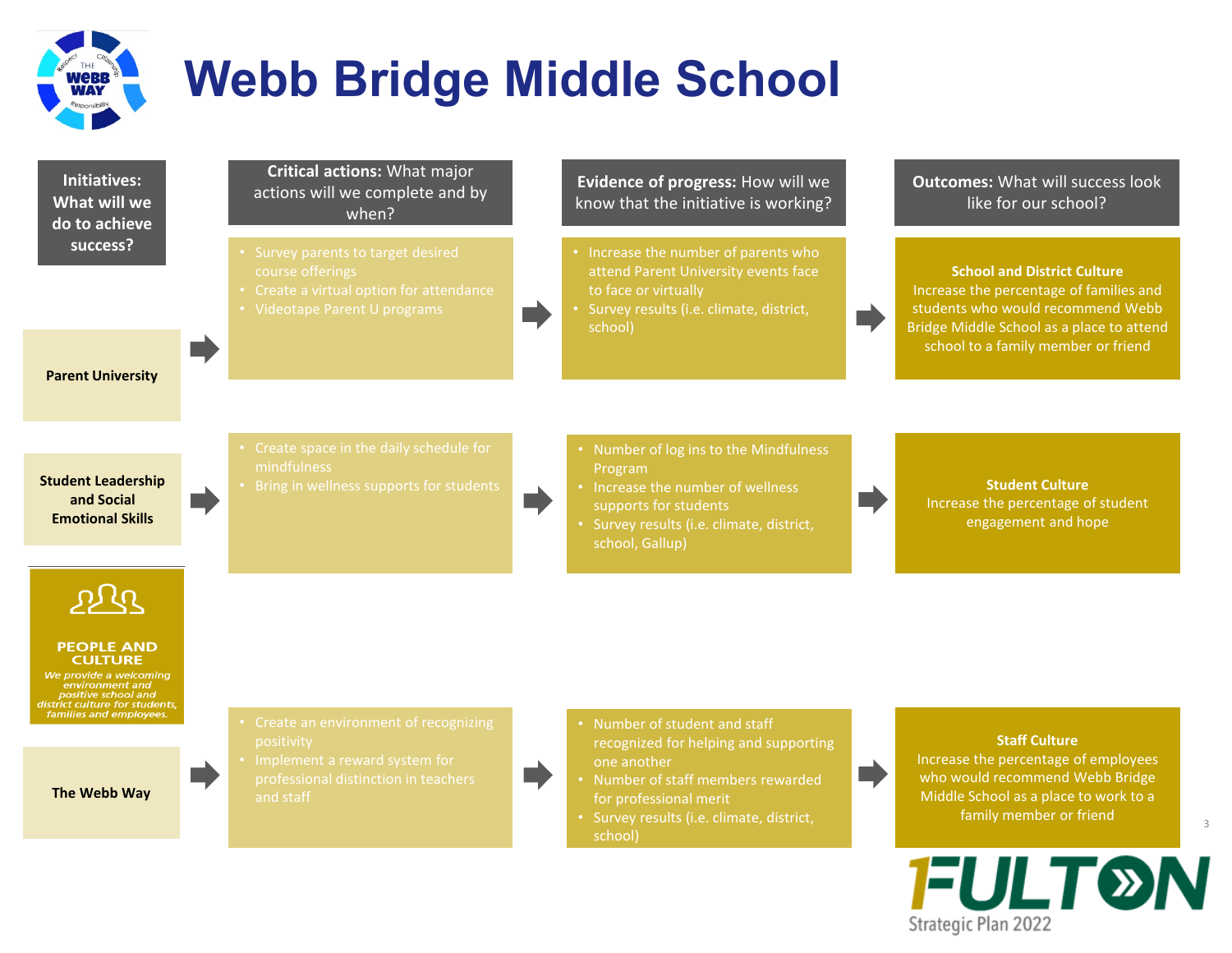

F

**Initiatives: What will we do to achieve success?**

**Partnerships**

**Critical actions:** What major actions will we complete and by when?

- Create a needs list What do we need/want as a school?
- Attend the North Fulton Business Partner Event each year
- Reach out to local faith based organizations

**Evidence of progress:** How will we know that the initiative is working?

- Commit 2 4 partners who support our strategic plan
- Add a faith-based organization that supports our strategic plan

**Outcomes:** What will success look like for our school?

**Partnerships** Increase the number of impactful partnerships that align to school goals



### **COMMUNITY COLLABORATION**

We engage families, community members and civic organizations as active partners.

> **Feeder School Alliance**

• Quarterly meetings with principals

- Semester meetings with SGC chairs
- Parent University Collaboration
- Vertical work with teachers
- Participation at principal meetings
- Participation at SGC chair meetings
- 1 2 collaborative Parent Universities
- Increase the number of opportunities for vertical connections made by teachers and staff **Alpharetta Feeder Engagement**

Increase collaboration and participation between Alpharetta schools, families and community members



Strategic Plan: [School Name] 4